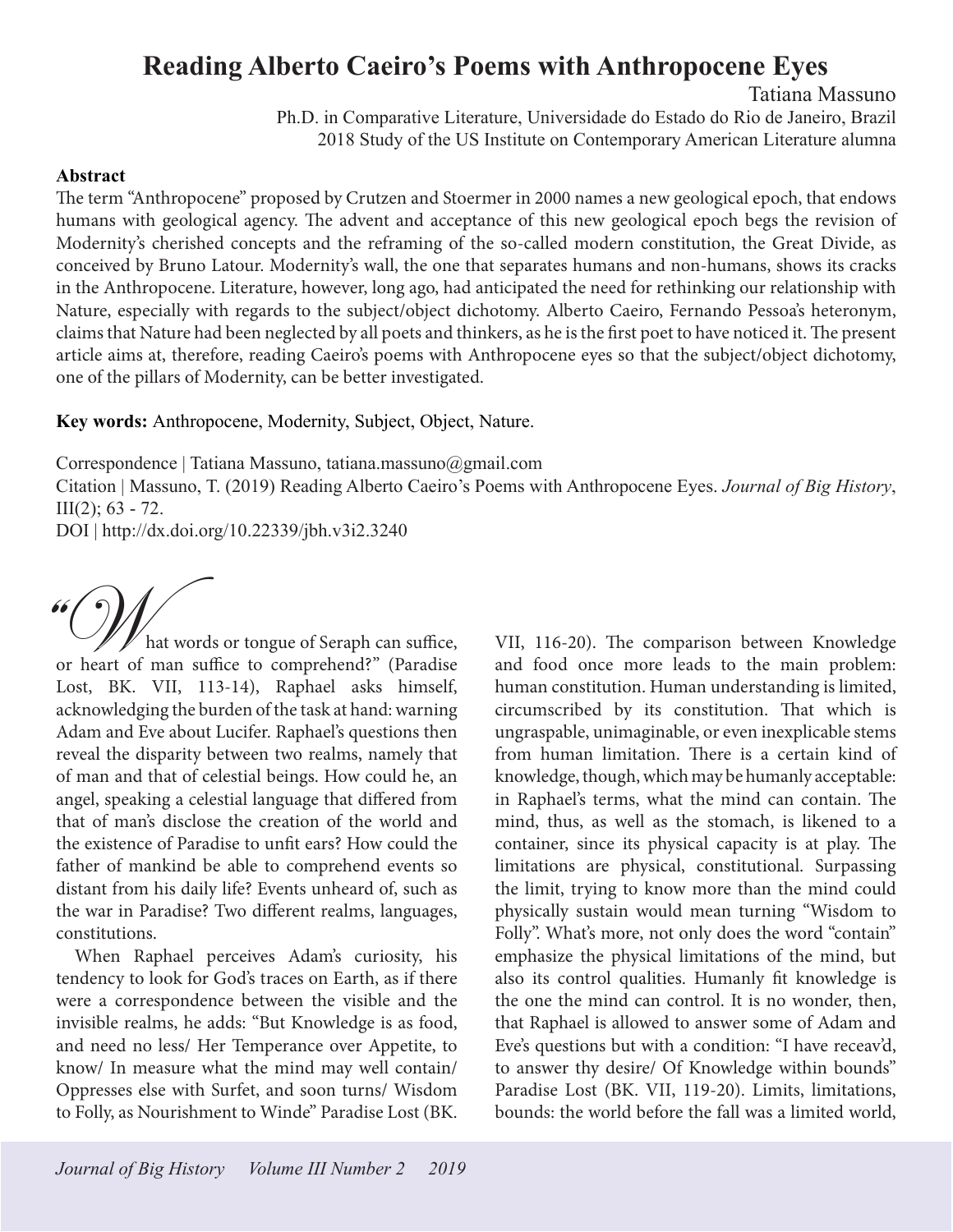it was living "within a circle or behind a line", as Stanley Cavell would say (CAVELL, 1988, p. 49).

After listening attentively to Raphael's narration, Adam summarizes his teachings:

How fully hast thou satisfi'd mee, pure Intelligence of Heav'n, Angel serene, And freed from intricacies, taught to live, The easiest way, nor with perplexing thoughts To interrupt the sweet of Life, from which God hath bid dwell farr off all anxious cares, And not to molest us, unless we our selves Seek them with wandring thoughts, and notions vaine.

But apte the Mind or Fancie is to roave Uncheckt, and of her roaving is no end; Till warn'd, or by experience taught, she learn That not to know at large of things remote From use, obscure or suttle, but to know That which before us lies in daily life, Is the prime Wisdom, what is more, is fume, Or emptiness, or fond impertinence, And renders us in things that most concerne Unpractis'd, unprepar'd, and still to seek Paradise Lost( BK. VIII.180-97)

The prime wisdom would thus be not letting the mind rove, by not allowing it to entertain itself with matters far from reach. A human mind should stay away from intricacies or from things remote by adhering to what laid before it in daily life. Interestingly enough, Raphael's words point to the need to abstain from imagining worlds that could not be seen, to abstain from trying to find similarities between the visible and the invisible domains. The limits, limitations, bounds also meant that there were different worlds: Eden and Paradise, visible and invisible, human and divine that did not correspond to one another. Therefore, there is a separation hence from what happens above and what happens below. How far from the medieval world are we!

Catherine Martin in *Ruins of Allegory: Paradise Lost* 

*and the Metamorphosis of Epic Convention* studies how *Paradise Lost* departs from both the epic tradition as well from the normative allegory practiced by Dante and Spenser. The author studies Milton's epic from Benjamin's perspective, that is, from the perspective of the baroque allegory. While normative allegory's structure would be that of the synecdoche – a part representing the whole, which would result in the search of universals from natural correspondences; in *Paradise Lost* the allegory stems from a more contingent rhetoric figure: the metonym. "what if Earth / Be but the shaddow of Heav'n, and things therein / Each to other like, more then on earth is thought?" Paradise Lost (BK. V, 574-76), the question *what if* inscribes the relationship between Heaven and Earth in the domain of uncertainty. What if one is the shadow of the other? What if it is not? How does one ascertain the rules that govern such relationship? One cannot. Besides, the relationship, that of being the shadow, inhibits the search for correspondences, analogies. The part does not represent the whole anymore, the relationship between part and whole is more contingent than thought, above and below are contingently separated.

Throughout his narration Raphael is pretty clear about his objectives: to show Adam and Eve how to avoid being expelled from Eden. This meant respecting the boundaries, accepting human's constitution, coming to terms with the fact that what is humanly acceptable is within bounds. In other words, living in Eden was living behind a line. What if they crossed that line? Then they would turn "Wisdom to Folly". Because crossing the line would mean the realization that Eden was not the world, that there was an elsewhere, it would mean being exposed to "the vulnerability of knowledge" (CAVELL, 1988, p. 49). Prior knowledge would not be sufficient to account for this new world beyond the line:

The irony here, then is that this rationalist age of renewed certitude in philosophy, science and religion is actually the beginning of a greater age of doubt that prophetic poets like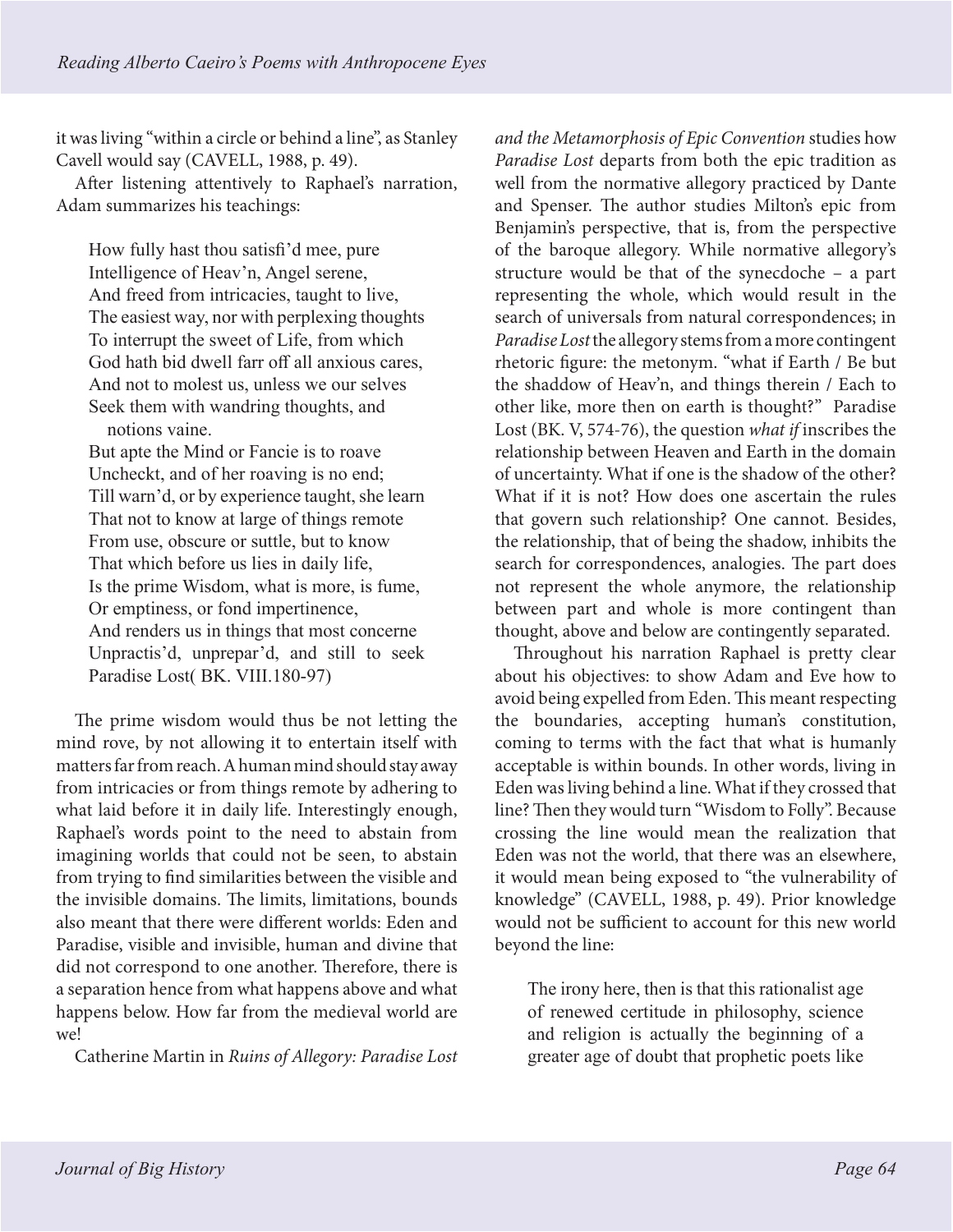Milton (as well as anti-Cartesian philosophers like Pascal) could begin to foresee in advance (MARTIN, 1998, p. 5).

Raphael knowingly or not exposes both the conditions for certainty and its frailty. Certainty was therefore conditioned by the need of separation. As long as human and divine realms remained separated and the explosion of correspondences was restrained, as long as men lived behind the line, mankind could live in the Eden of clear and distinct ideas. Reaching for the unconditioned, however, would result in Wisdom turning to Folly.

Catherine Martin's assertion that *Paradise Lost* entailed a departure from normative allegory's tradition unveils its different world view. Not that of correspondences anymore, or in Foucault's terms, not a world where words and things coincided, not a world, therefore, imbued with divine signs, traces ready to be deciphered; but one that demanded separation – between the humans and the divine, between words and things, and what else?

*Paradise Lost* was written on the onset of Modernity, a time when not only Descartes' clear and distinct ideas were shaping the conception of knowledge but also when his *cogito* was paving the way for what Hegel would later call subjectivity, the principle that governed Modernity. Even though, as Bruno Latour states in *We have never been modern*, there are as many thinkers as versions of Modernity, they all converge in one aspect – that of the passage of time (LATOUR, 1993, p.10). Modernity entailed a new regime, a rupture, a revolution in time. Wasn't it what Hegel meant when he conceived the modern times? Whose principle differed from that of pre-moderns'? In the sense that it was ruled by freedom and reflection? No wonder does human history seem to have one thread: "freedom has been the most important motif of written accounts of human history of these two hundred and fifty years" (CHAKRABARTY, 2009, p. 208). As if the history of men were an account of mankind's increasing freedom along the years, as if each new modern

epoch would break away from traditions, freeing itself from the restraints of past times."time's irreversible arrow" (LATOUR, 1993, p. 10), leading towards progress, freeing mankind from obscurantism and the mishmash of worlds?

Modernity, nonetheless, is far from being defined by the advent of humanism or even by the sciences. Its strengths and weaknesses derive, however, from what characterizes the modern constitution, that is, the Great Divide. In Latour's terms, the Great Divide is the separation between natural and social worlds, between human and non-humans. While the pre-moderns had conceived the world by means of hybrids, acknowledging their existence and limiting their proliferation; the moderns, on the other hand, as their opponents as the creators of a new paradigm that would, eventually, be the model to be established worldwide, didn't conceive the world from the same perspective. In this sense, the medieval world, the world of analogies, of the correspondences between what happens above and what happens below; world, thus, where the divine trace could be sought, where words were things, gives rise to a different kind of allegory, that of Benjamin's, that promulgates for the arbitrariness of the sign: the coincidence between visible and invisible, between words and things was no longer possible. Benjamin's allegory reveals that the relationship between things and words was arbitrary, granted and never essential. Modern constitution, therefore, advocates for the separation of worlds. The advent of humanism was, though, asymmetrical, insofar as it did not result in the creation of nonhumanism that, following the lines of modern constitution's logics would be its contemporary. This, however, begs the question: what would be the limit of such separation?

In the beginning of his essay, Bruno Latour anticipates the argument to be pursued: the proliferation of hybrids throughout modernity, the fact that modern constitution, actually, allows and even enables the same proliferation that it was supposed to restrain. The daily articles that open the essay seem to set the tone for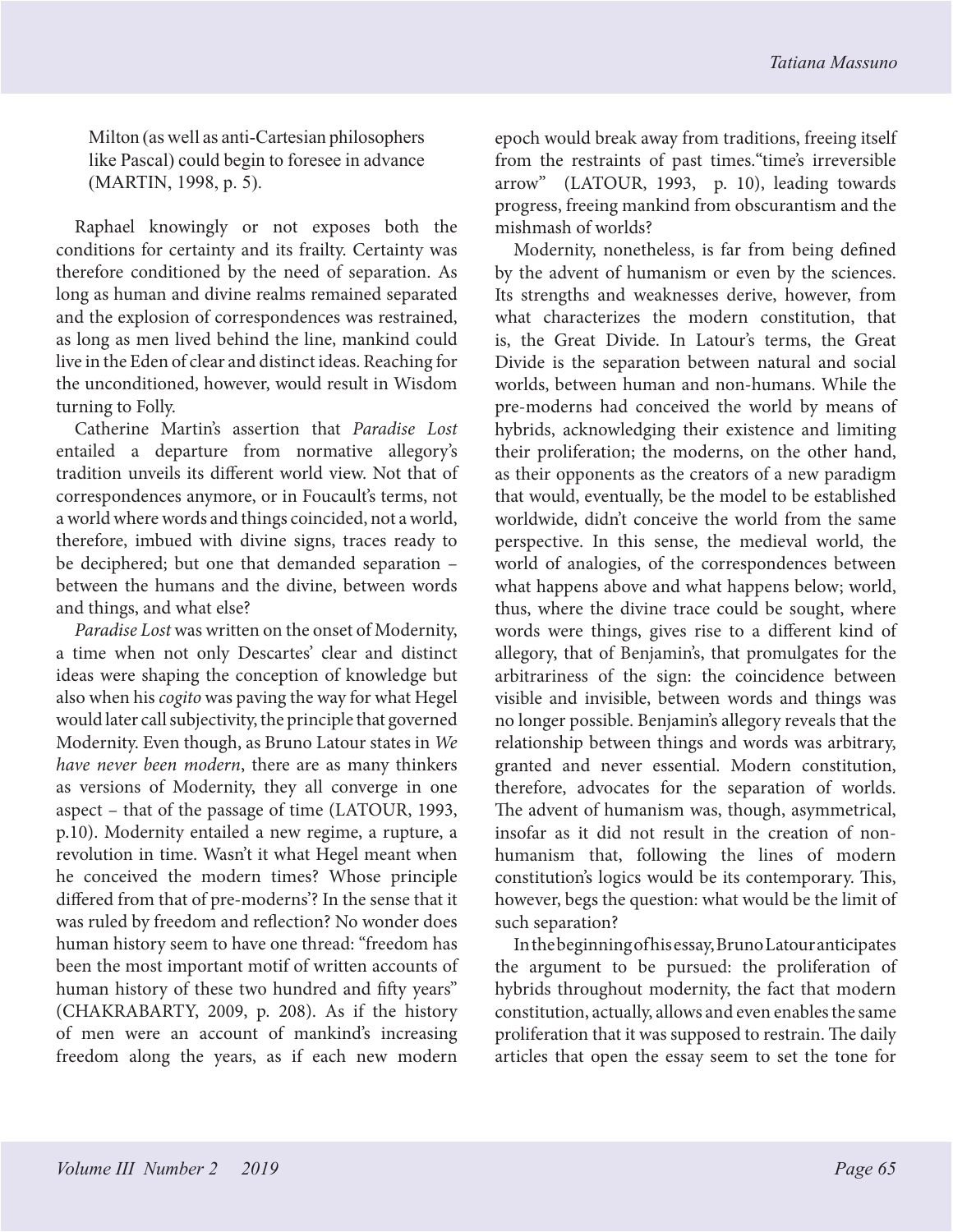the issue to be developed: the biological had entered the political field, the separation between humans and non-humans was just a fallacy concealed by means of purification and mediation. Humans and nonhumans had never been apart, then, as hybridization always took place, especially during the so-called modern times. That is, we have neveractually been modern. According to Latour, the separation between humans and non-humans, Society and Nature, or even between subject and object was what characterized our conception of modernity. Wasn't it Hegel who understood that subjectivity was the principle that governed the modern times? Wasn't it Kant who claimed that the thing-in-itself was beyond the limits of our understanding? Or even Heidegger, later, that stated that science was not able to think the Being? Latour would say that all these philosophical thoughts revolved around the same problem: the irreconcilable separation between humans and non-humans. So I ask, does being modern mean living behind a line or within a circle? Behind the line that separated humans and non-humans? What if the line was crossed? Would Wisdom be turned into Folly?

*I am the first poet to remember that Nature exists*, says Alberto Caeiro, Fernando Pessoa's heteronym<sup>1</sup>. Curiously, Caeiro's originality resided in claiming that a stone was nothing but a stone or that a flower should be understood as it was: a flower and nothing else. Alberto Caeiro, the master of Pessoa's heteronyms, whose poems were clearly distinct even from that of Pessoa's orthonym, both in style and themes, the complicated bucolic poet, was Pessoa's most complete depersonalization. Pessoa's heteronyms aligned with his poetic thoughts, that is, his understanding that

poetry, that of the highest value, at least, should tend towards the dramatic. In one of his most famous theoretical texts, the Portuguese poet ranked the lyric poetry according to its dramatic quality. Some firstdegree lyric poetry would be the least dramatic type, according to Pessoa, since the verses and the poet's feelings would coincide; poetry would, then, be just the expression of a poet's feelings. Needless to say that this poetry should be regarded as some low-rank poetry, having no or little poetic value. Shakespeare was, on the other hand, highly valued, because his dramatic poetry, his tendency towards depersonalization, the creation of worlds and moods other than his own, should be the assessment criterion for all high-rank lyric poetry. But what if *Hamlet* was deprived of its action and dialogues? Deprived of the possibility of being enacted, of being a play? What would remain? Pessoa hints that quite possibly this is how his heteronyms should be understood, as the "drama-inpeople" they were: verses that begged for the erasure of the poet (as not having been written by Pessoa), being mere signatures, as they were not Pessoa's poems, but Álvaro de Campos', Alberto Caeiro's, Ricardo Reis' and many others'. A universe peopled with as many poets as depersonalization would allow. *Hamlet* without action, dialogues. *Hamlet* that could not be enacted, that is, deprived of its theatrical features; in other words, drama, drama-in-people, heteronyms.

Caeiro claims to be the greatest poet of all time, since he is the only one to have made an amazing discovery: that Nature exists. By setting himself apart from a tradition of poets, Caeiro seems to be establishing a new paradigm. The other heteronyms do not contradict such an assumption, and by calling Caeiro master, Reis, Campos and even Pessoa seem to agree that Caeiro's poems break away from a certain kind of tradition. But which one? Caeiro is "Greeker than the Greeks"2 , says Reis and goes on to read his poems from the perspective of the paganism. Caeiro is the paganism, not some theory about a bygone

<sup>1</sup> Sou mesmo o primeiro poeta a lembrar de que a Natureza existe. Os outros poetas têm cantado a Natureza subordinando-a a eles, como se eles fossem Deus; eu canto a Natureza subordinando-me a ela, porque nada me indica que sou superior a ela, visto que ela me inclui, que eu nasço dela e que (CAEIRO/ PESSOA, 2005, p. 180).

<sup>2 &</sup>quot;mais grego que os gregos" (REIS/PESSOA, 1998, p. 112)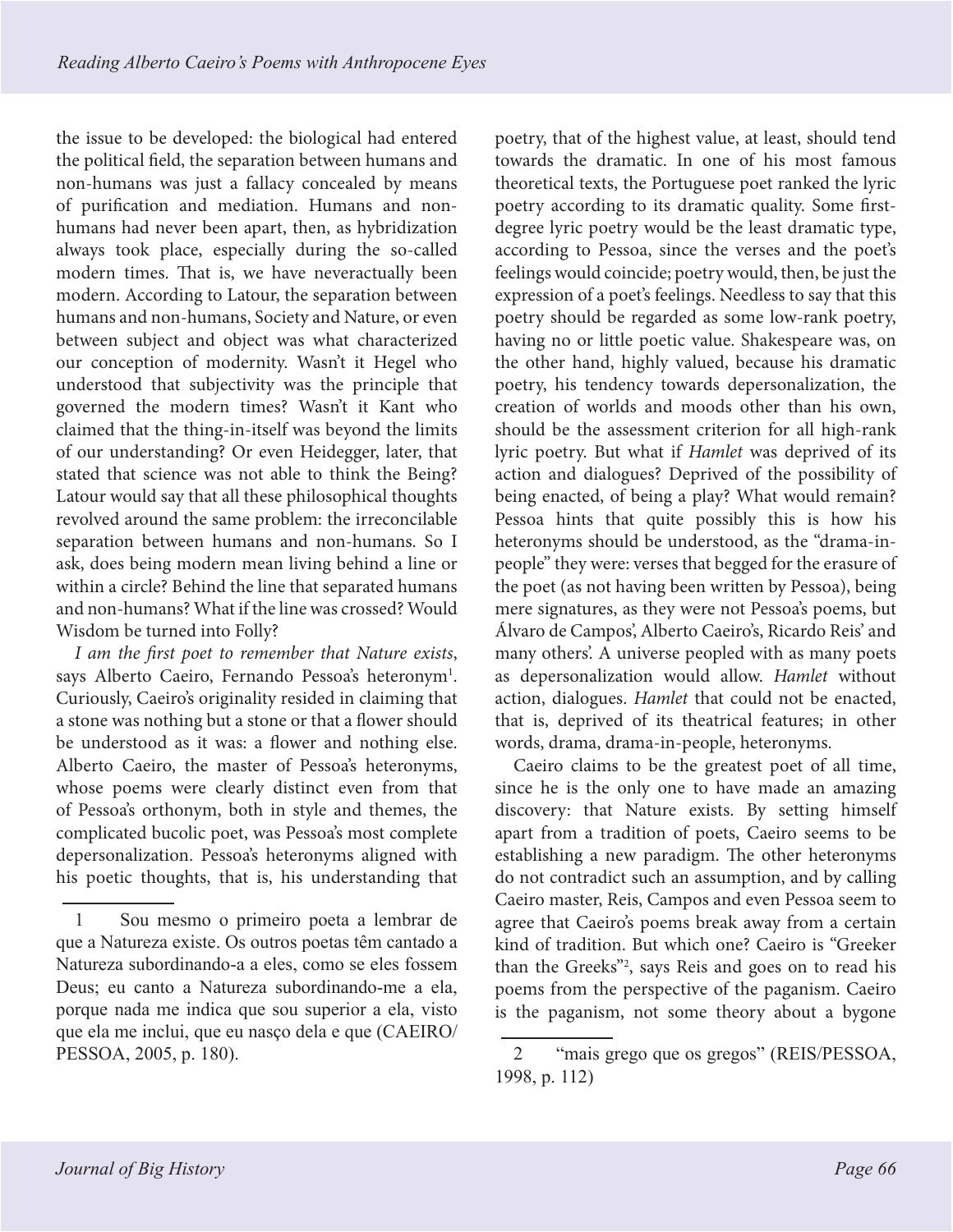belief, but the embodiment of a pagan worldview or existence, he adds. From Ricardo Reis' perspective, thus, Caeiro's poems, due to their total or absolute objectivity, disrupt Christianity tradition. Caeiro, nonetheless, never mentions the word paganism, he never theorizes, he just writes his natural poems as naturally as possible. But what kind of Nature is this one that he discovers?

Other poets submit Nature to their verses, as if they were Gods, Caeiro would say. He intends to invert this dynamic by submitting himself to Nature, subjugating himself to it, since there is nothing that proves he is, in fact, superior to it. Nature includes him. He comes from Nature. And by doing so, Caeiro is able to become another: a plant or any other natural thing.3 He opens himself to different modes of feelings, or different sensations. By allowing himself to think with his eyes or with his ears, by being subjected to Nature, a plethora of sensations is made available and all his body is filled with sensations, modes of feelings, or metaphysics, as opposed to only one.<sup>4</sup> And he can become the trees, the flowers, or even the movement of the wings of a butterfly. Caeiro's absolute or total objectivity, however, is threatened by the presence of thoughts. The poet knows that in order to become others in this eternal movement of depersonalization, in order to allow different metaphysics to take hold of his bodily sensations he needs to inhibit the act of thinking. Thinking would mean giving up on the possibility of seeing the world as it is – just the world – without any prior conception, without any framework. Suspending the act of thinking enabled his original perceptions, as if he were seeing, touching, feeling for the very first time. And, without the interference

of thoughts, the experience was always an original one, always like the very first time, insofar as nothing in Nature was alike. There aren't two trees which are exactly the same, each one is unique, adds Caeiro, to the point that calling them trees seems harmful to the way we could apprehend the world. Language, therefore, damages our experience of the world as it tends to conceal differences. Even though there aren't two trees, or two rocks, or two birds that are exactly the same, our language, or our use of it, makes it seem so. The experience of language did not coincide with how he experienced the world. It was just language, incapable of grasping the complexities of Nature. Language was about language and not the world, as thinking was about the act of thinking and said nothing about the world itself. So was the thing-in-itself out of reach, as Kant had claimed? Are we still behind the line – the one that divided humans and non-humans? Is this still being modern?

Caeiro's absolute objectivity entailed the suppression of the subject. Suspending the act of thinking means thereby accessing other modes of knowledge rather than thoughts, rather than reason. A kind of knowledge the mind could not contain? For sure, something the mind could not control, as the mind wouldn't be the center of the experience anymore. Interestingly enough, acknowledging the non-human world, crossing the line, allowing for other types of experiences, would make Caeiro embody the paganism, being Greeker than the Greeks, positioning himself before the Great Divide. Even so Caeiro is the master of other modernist heteronyms. Caeiro is Fernando Pessoa's master, the greatest modernist Portuguese poet. The one, according to Massaud Moisés, to revolutionize Portuguese literature, modernize it. By being pagan? By forgetting "time's irreversible arrow"?

José Gil would say Caeiro's poems, even though apparently simple at first, are not an appeal to some past way of existence, quite the opposite, they result from the construction and the destruction of the European civilizations, from the experience of the war. As if all the past had been metamorphosed into

<sup>3 &</sup>quot;...a capacidade única de Caeiro de tornarse outro, tornar-se planta, tornar-se coisa natural. A nãorelação torna possível não uma relação de união, mas um processo de devir."(GIL, 1999, p. 28)

<sup>4</sup> E os meus pensamentos são todos sensações. Penso com os olhos e com os ouvidos E com as mãos e os pés E com o nariz e a boca (CAEIRO/PESSOA, 2005, p. 34)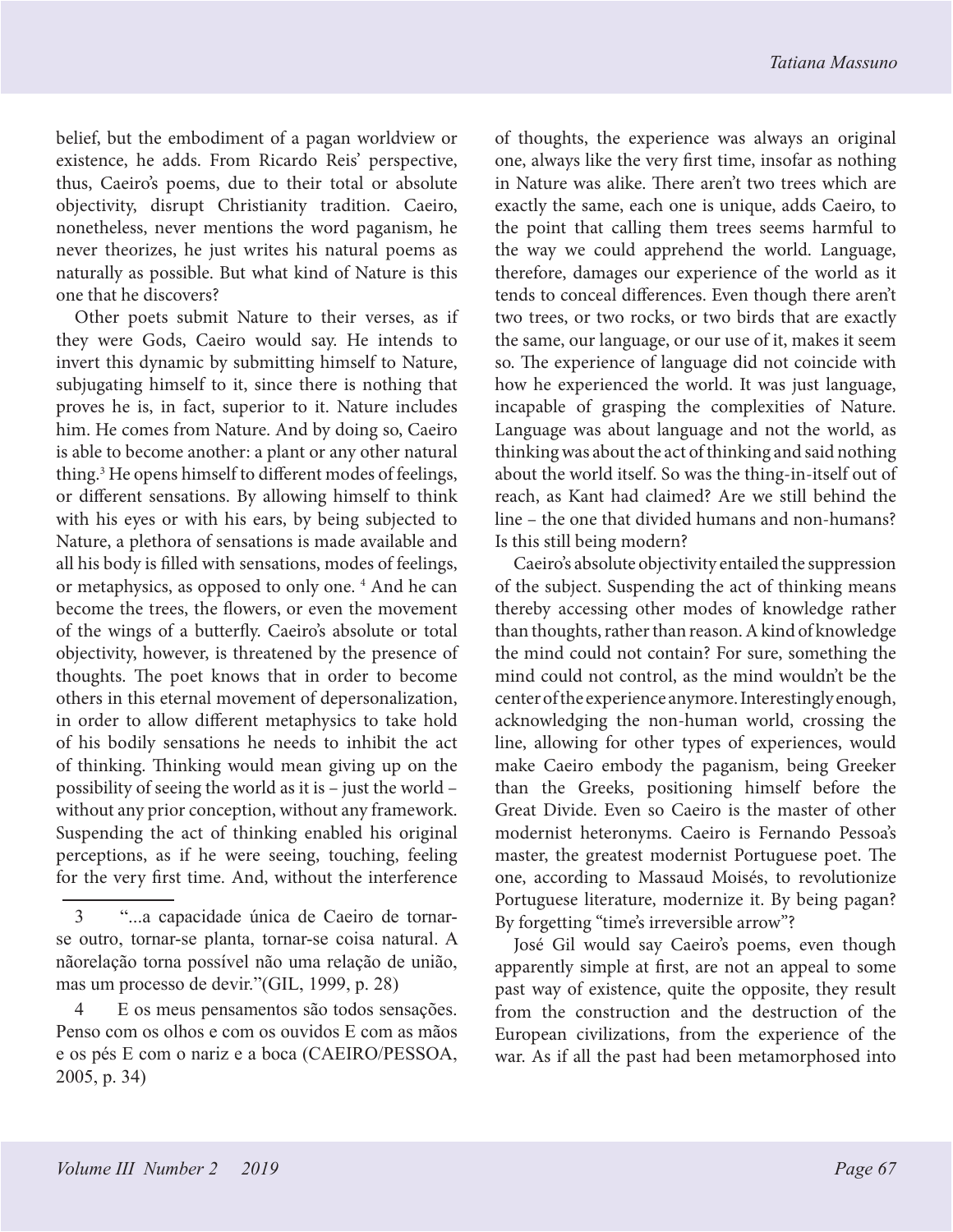the original view they portray, one that could only be due to the experience of Modernity. The seemingly naive perception of the world presented in his poems conceal their critical view.5 They conceal, I must add, that Modernity's wall had some cracks.

The term proposed in 2000 to name a new geological era by Paul Crutzen and Eugene Stoermer also reveals its alignment with Latour's thought: that the separation between human and non-human worlds was nothing but a fallacy. Crutzen and Stoermer proposed the term "Anthropocene" for a new era and dated it back to "James Watt's 1784 patent on the double-acting steam engine" (MENELY & TAYLOR, 2017, p.3). That is, this very first version of the Anthropocene tells the story of the unintended consequences of human actions. A technological innovation by means of revolutionizing our mode of existence would then result in a catastrophic outcome. So far, however, consensus has not been reached regarding the beginning of this new geological era. 1784 or the postwar Great Acceleration, each date means the telling of a different narrative concerning the Anthropos and the consequences of their actions, from the perspective of agriculture, inventions, industrialization, capitalism and so on. All these narratives, nonetheless, have something in common: they present a new framework to conceive

the human, one that shatters our claims and beliefs about Modernity and its founding concepts and conceptions.

First of all, "The idea behind the term "Anthropocene" is that we have entered a new epoch in Earth's geological history, one characterized by the advent of the human species as a geological force" (SCRANTON, 2015, p. 17). For the very first time human beings are endowed with geological agency, which has two different implications that converge. One, being a geological force means that human beings are being regarded as a species. On an individual level no human has geological agency, which is one of the great paradoxes of facing the reality of climate change: what one does on an individual level has no or little effect in grappling with climate change. However, what each individual does matter. The second implication is that regarding humans as a geological force means that there is a nonhuman aspect to humans. Species or force, either way, the advent of the Anthropocene begs the revision of the idea of being human, inasmuch as we are no longer only human-human, but there is a non-human aspect to being human capable of altering the course of the planet, bringing about its total destruction.

This nonhuman, forcelike mode of existence of the human tells us that we are no longer simply a form of life that is endowed with a sense of ontology. Humans have a sense of ontic belonging. That is undeniable. We used that knowledge in developing both anticolonial (Fanon) and postcolonial criticism (Bhabha). But in becoming a geophysical force on the planet, we have also developed a form of collective existence that has no ontological dimension. Our thinking about ourselves now stretches our capacity for interpretive understanding. We need nonontological ways of thinking the human. (CHAKBRABARTY, 2012, p. 13)

Ironically, the intensification of The Great Divide

<sup>5</sup> A obra de Caeiro encontra-se com o olhar do primeiro homem, mas após a construção e a destruição das civilizações que se sucederam na Europa. Não houve que aprender e desaprender: ela é o resultado espontâneo de todo esse processo, reencontrando a visão da infância e da aurora da humanidade como se todos os olhares adultos da história se tivessem nela naturalmente metabolizado- ou seja, aprendidos e desaprendidos. Daí o peso crítico dessa poesia, o seu efeito revolucionário sobre os espíritos que dela se aproximam e por ela se deixarem impregnar; daí o facto de Caeiro ser capaz de escutar e compreender as mais finas sutilezas do pensamento especulativo (embora seja radicalmente distante dele. Como se houvesse um pensamento infantil a ser usado- também- pelos adultos). (GIL, 1999, p. 18).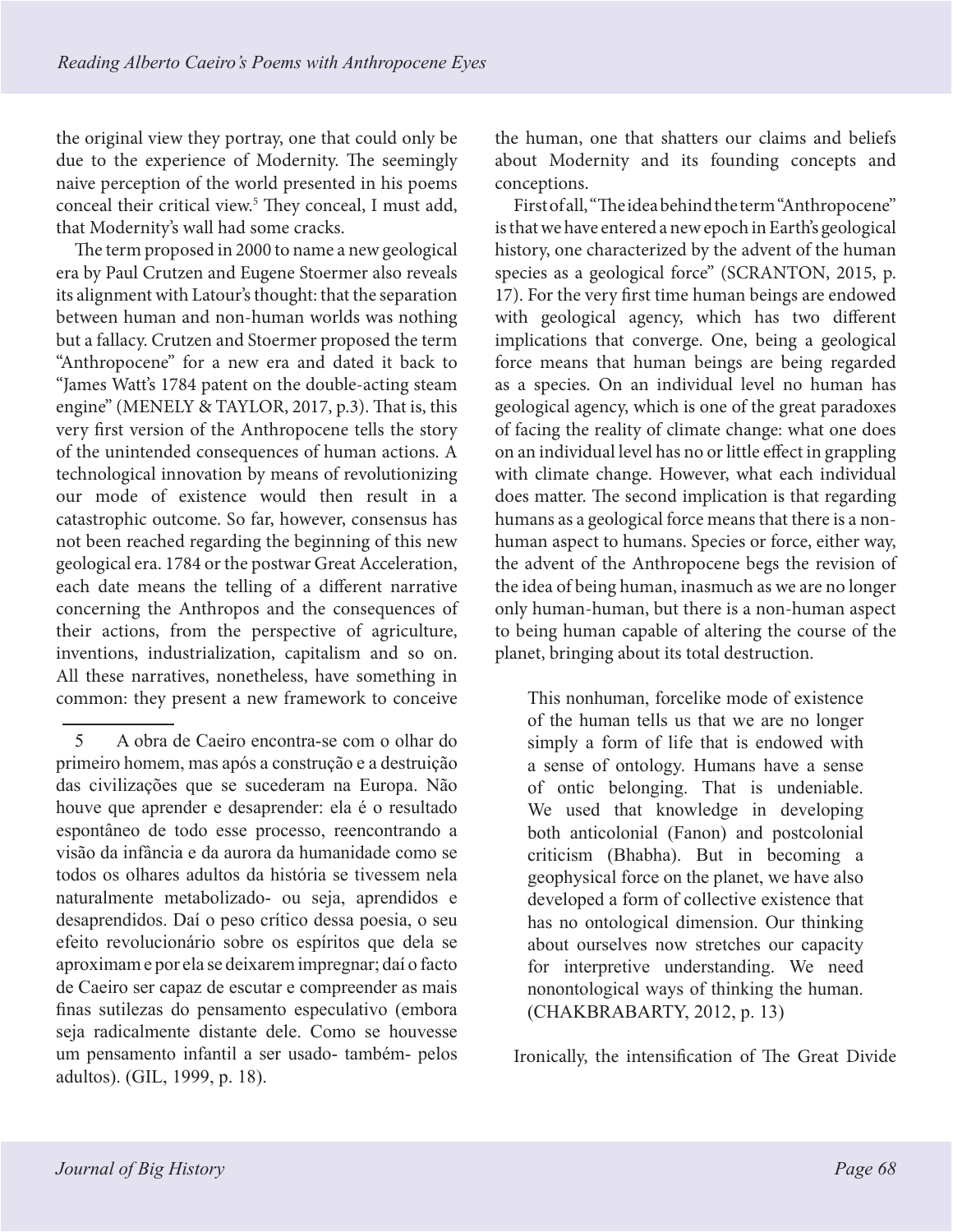that characterizes modernity, the separation between humans and non-humans, or even between subject and object. In other words, the intensification of subjectivity, the principle governing Modernity, led to the realization that both worlds were, in fact, intertwined. Human history and natural history are more enmeshed than Modernity had envisioned.

We are going through a contemporary crisis, from the historical standpoint. According to Dipesh Chakrabarty in the article *The Climate of History: Four Theses,* the humanistic distinction between human and natural history hadcollapsed. If Collingwood could conceive history as being distinguished from nature and Croce could claim that there was no world other than that of the humans', that is, the non-human world didn't deserve or didn't have any historiography; this point of view cannot be sustained when the nonhuman world is no longer immutable. The tsunamis, earthquakes, tornados, nature not subjugated by human subjectivity anymore (and this way not under control) reveal that human history cannot be understood or studied without its counterpart: natural history or non-human history. "The wall of separation between natural and human histories that was erected in early modernity and reinforced in the nineteenth century as the human sciences and their disciplines consolidated themselves has some serious and longrunning cracks in it"(CHAKRABARTY, 2012, p. 10). We have crossed the line, it seems.

The Anthropocene, as the unintended consequences of human actions, draws our attention to the interconnectedness of all life forms (MORTON, 2018, p. 36). If our modern assumptions, then, led to the seemingly uncontrollable crisis we are living in, one to bring about mass destruction, there is an urgent need to reconsider our thoughts on the so-called modern constitution. If our belief in "time's irreversible arrow" led to a catachronistic temporality, as Aravamudan would say, that is, to the experience of Enlightenment's reversibility (apocalyptic nightmares); a serious revision of human's relationship to the world around is begged. For 12,000 years, man have thought to have been "on top of things, outside of things or beyond things, able to look down and decide exactly what to do" (MORTON, 2018, p. 25); rephrasing Timothy Morton: subjectivity was the measure of all things. But, then, wasn't it Hegel's claim? That subjectivity shaped modernity? Wasn't it also what Latour said? That the advent of humanism was asymmetrical, since the nonhuman world was forgotten? However, *the repressed returns, and with a vengeance.* 

Timothy Morton's adherence to object-oriented ontology and its claims that nothing can be accessed in its entirety and that thought is, by no means, the best access mode to things, is grounded in its usefulness in the age we are living in:

One way is that it doesn't make thinking, in particular human thinking, into a special kind of access mode that truly gets at what a thing is. OOO tries to let go of anthropocentrism, which holds that humans are the center of meaning and power (and so on). This might be useful in an era during which we need to at least recognize the importance of other lifeforms. (MORTON, 2018, xli)

Caeiro's and Timothy Morton's ideas, though decades apart, point to the need to reconceive the role of thinking, which is synonymous with the role of men. The mind that can control, the humanly acceptable knowledge, the one that subjugates the world under conceptions, prevents the apprehension of other life forms. "What matters isn't exactly what you think but how you think"(MORTON, 2018, p. 25). Going beyond the line that divides humans and non-humans is necessary to; at least, acknowledge the existence of this other world, not anthropocentrically-centered. Aravamudan would criticize Timothy Morton's Buddhist-like attitude, one that advocates that being ecological does not necessarily mean activism, but refers to relating to a non-human being for no reason at all (MORTON, 2018, p. 59):"By caring for strangers as well as plutonium (presumably we would caress the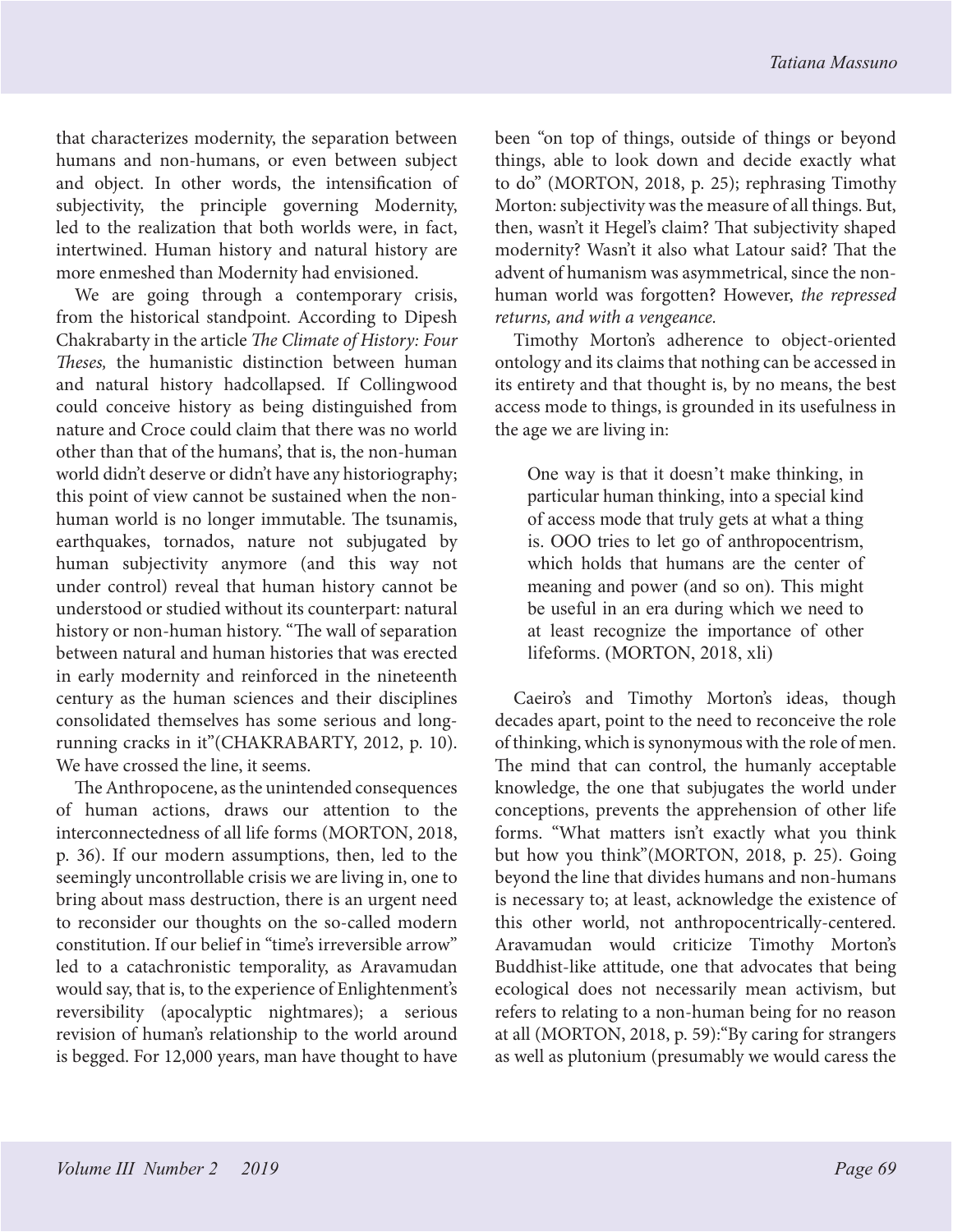former but use radiation protection gloves to handle the latter) we might show a Levinasian commitment to radical alterity."(ARAVAMUDAN, 2013, p. 16). But wasn't that Latour's question? Where are the Lévinases of the animals? – he questions why because neither human nor non-human worlds could be understood, as long as humanism was still conceived as being opposed to the object (LATOUR, p. 136). One must go beyond the dichotomy, then.

What if we were not kept anthropocentrically safe in our assumptions and theories? What if Lévinas' hospitality could encompass the non-human world as well? And Heidegger's full-on, rich world could be granted to all life-forms, instead of just to humans? And Cavell's acknowledgment could refer to anything else other than other minds? What if theories that brought to surface modernity's frailties could be extrapolated to encompass the non-human world? Would we turn Wisdom into Folly?

One would be "Greeker than the Greeks", Ricardo Reis would probably answer. One would be the master of the "drama-in-people", insofar as the verses would embody the concept of depersonalization. It is no wonder then that after Caeiro's "apparition", Fernando Pessoa wrote down *Chuva Oblíqua*, almost as an attempt to make sure he could go back to being the poet he was, to make sure he hadn't lost his voice, style, way of thinking. Caeiro discovered Nature and in doing so he disclosed one of the greatest problems that would concern us living during the Anthropocene: the relationship between subject and object, the subjugation of the latter by the former and the need for depersonalization, i.e, the suppression of the subject.

Interestingly enough, Pessoa's "drama-in-people", the way by which he would revolutionize Portuguese Literature. By breaking away from the emotional tradition that had shaped Portuguese lyric poetry since its beginning, meant his depersonalization. That is, his conception of poetry would collide with any idea concerning a genius subject. In other words, the intensification of subjectivity, through its guiding principles of freedom and reflection, resulted in the

experience of alterity. His famous verse "*O que em mim sente 'stá pensando*", that in a free translation would read as: that which in me feels is thinking, connected feeling with thought, meaning that a thought of a feeling corresponded to the feeling itself. There was nothing that separated feelings from thoughts, since feelings were also a mode of thinking. A poet, therefore, by combining feelings and thoughts, would have a multitude of modes of feelings available. This way, Pessoa could become Caeiro or others, by means of combining feelings and thoughts, by means of letting go of his own subjectivity. Thinking like another was feeling like another. No wonder would Pessoa criticize any attempt to explain his poems, heteronyms, pseudo-heteronyms by resorting to his biography. If there was any trace of himself in his poems, or any trace of his personal story or opinions that meant that he had failed as a poet. Modern poetry for him signified the erasure of the person, the subject. It is understandable why Caeiro is the master. He is the one to embody the extreme depersonalization experience, the confrontation with the ultimate otherness: that of nature. Not only does Caeiro acknowledge nature, but he is by it transformed. His and nature's history are intertwined. He lives in the mishmash of worlds.

At the end of the article *The Catachronism of Climate Change*, Srinivas Aravamudan, after identifying speculative materialism and objectoriented ontology as a wave of post-Heideggerian climate change philosophy, that abandons "humanist subjectivism for a democracy of the objects or "an alien phenomenology"" (ARAVAMUDAN, 2013, p. 18), states that: "What began as catachronism, the burdensome experience of "living in the end times," could morph into the birth of many brave new worlds populated by those that come after the subject (...)" (ARAVAMUDAN, 2013, p.21). One cannot help wondering if this "after the subject" does not have a history, one to be traced back to the beginning of the twentieth century, when the idea of the subject was being questioned by modernist literature.

The relevance of the aesthetic experience lies,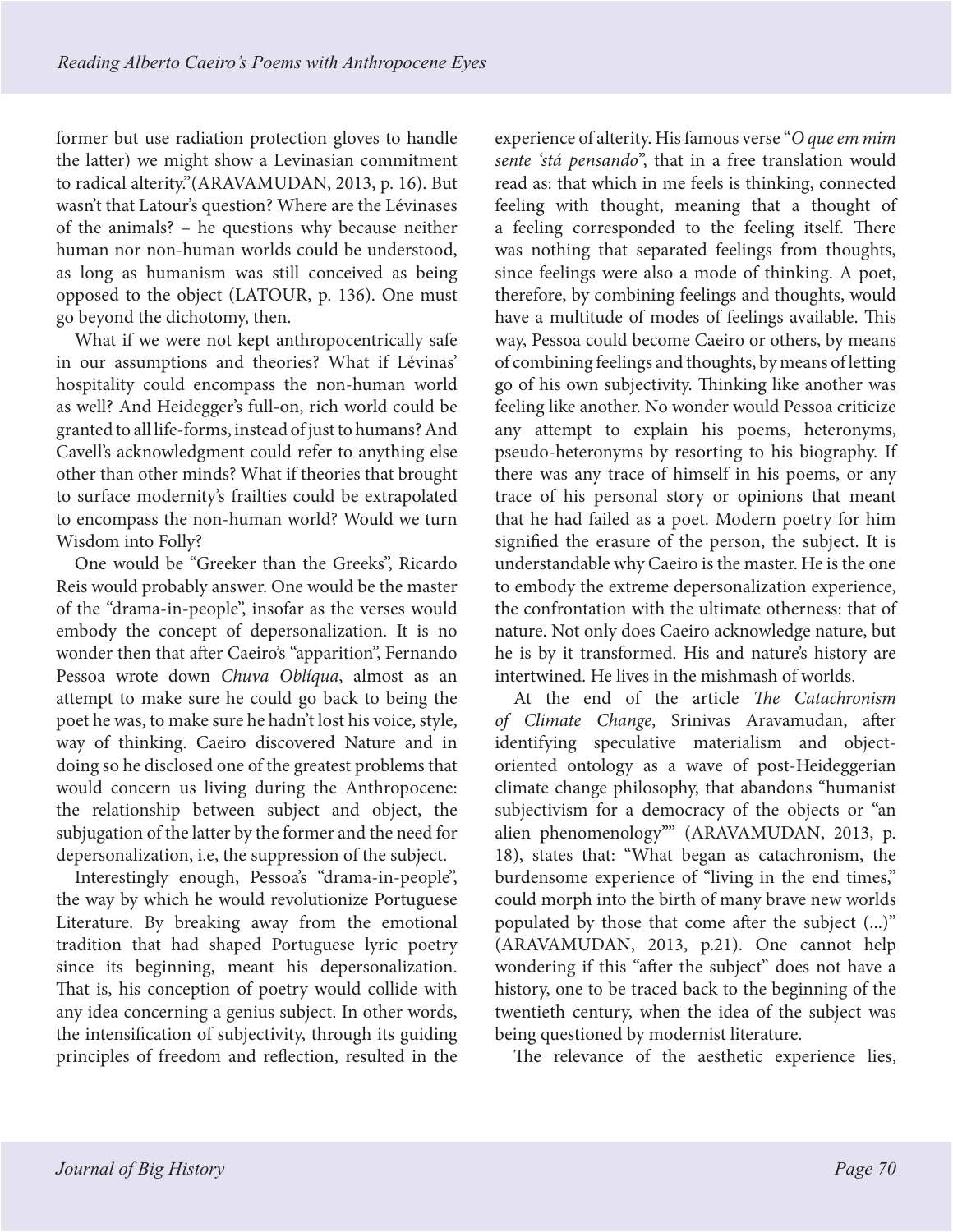according to Timothy Morton, in shaping our experience in the Anthropocene, especially because any aesthetic experience means caring for what is nonhuman. An artwork poses the question of the solidarity with what is non-human, being the artwork ecological or not. Besides, the experience of beauty in itself is not subject-driven: "This is because beauty just happens, without our ego cooking it up. The experience of beauty itself is an entity that isn't me. This means that the experience has an intrinsic weirdness to it (MORTON, 2018, p. 65). What happens when a not subject-driven experience is mediated by another not subject-driven experience? A real ecological experience? One can only wonder.

## **References**

- ARAMAVUDAN, Srinivas. "The Catachronism of Climate Change". *Diacritics*, vol. 41, n. 3, 2013, pp. 6-30. DOI: 10.1353/ dia.2013.0019.
- BAUCOM, Ian. "Postcolonial Method and Anthropocene Time". *Cambridge Journal of Postcolonial Literary Inquiry*, vol. 1, n. 1, 2014, pp. 123-142. DOI: 10.1017/pli.2013.13.
- BENJAMIN, Walter. *Charles Baudelaire um lírico no auge do capitalismo*. 3ª ed. São Paulo: Brasiliense, 2000.
- \_\_\_\_\_. *Magia e técnica, arte e política: ensaios sobre literatura e história da cultura*. 7ª ed. São Paulo: Brasiliense, 1996.
- \_\_\_\_\_. *The origin of German tragic drama*. London: Verso, 2003.
- CAVELL, Stanley. *Disowning Knowledge: In six plays of Shakespeare*. New York: Cambridge University Press, 1987.
- CHAKRABARTY, Dipesh. "Postcolonial studies and the Challenge of Climate Change". *New Literary History*, vol. 41, n.1, 2012, pp. 1-18. DOI: 10.1353/nlh.2012.0007.
- \_\_\_\_. "The Climate of History: Four Theses". *Critical Inquiry*, vol. 35, n. 2, 2009, pp. 197-222. DOI: 10.1086/596640.
- FOUCAULT, Michel*. As palavras e as coisas*. São Paulo: Martins Fontes, 2007.
- GIL, José. *Diferença e Negação na poesia de Fernando Pessoa*. Lisboa: Relógio d'água, 1999.
- HABERMAS, Jürgen. *O discurso filosófico da Modernidade*. São Paulo: Martins Fontes, 2002.
- LATOUR. Bruno. *We have never been modern*. Cambridge: Harvard University Press, 1993.
- MARTIN, Catherine Gimelli. *Ruins of Allegory: Paradise Lost and the Metamorphosis of Epic Convention*. Durham: Duke University Press, 1998.
- MENELY, Tobias; TAYLOR, Jesse (eds.). *Anthropocene reading*. Pennsylvania: The Pennsylvania State University Press, 2017.
- MILTON, John. *Paradise Lost*. Chicago: Encyclopaedia Britannica, 1952.
- MORTON, Timothy. *Being Ecological*. Cambridge: The MIT Press, 2018
- PESSOA, Fernando*. Poesia Completa de Alberto Caeiro*. São Paulo: Companhia das Letras, 2005